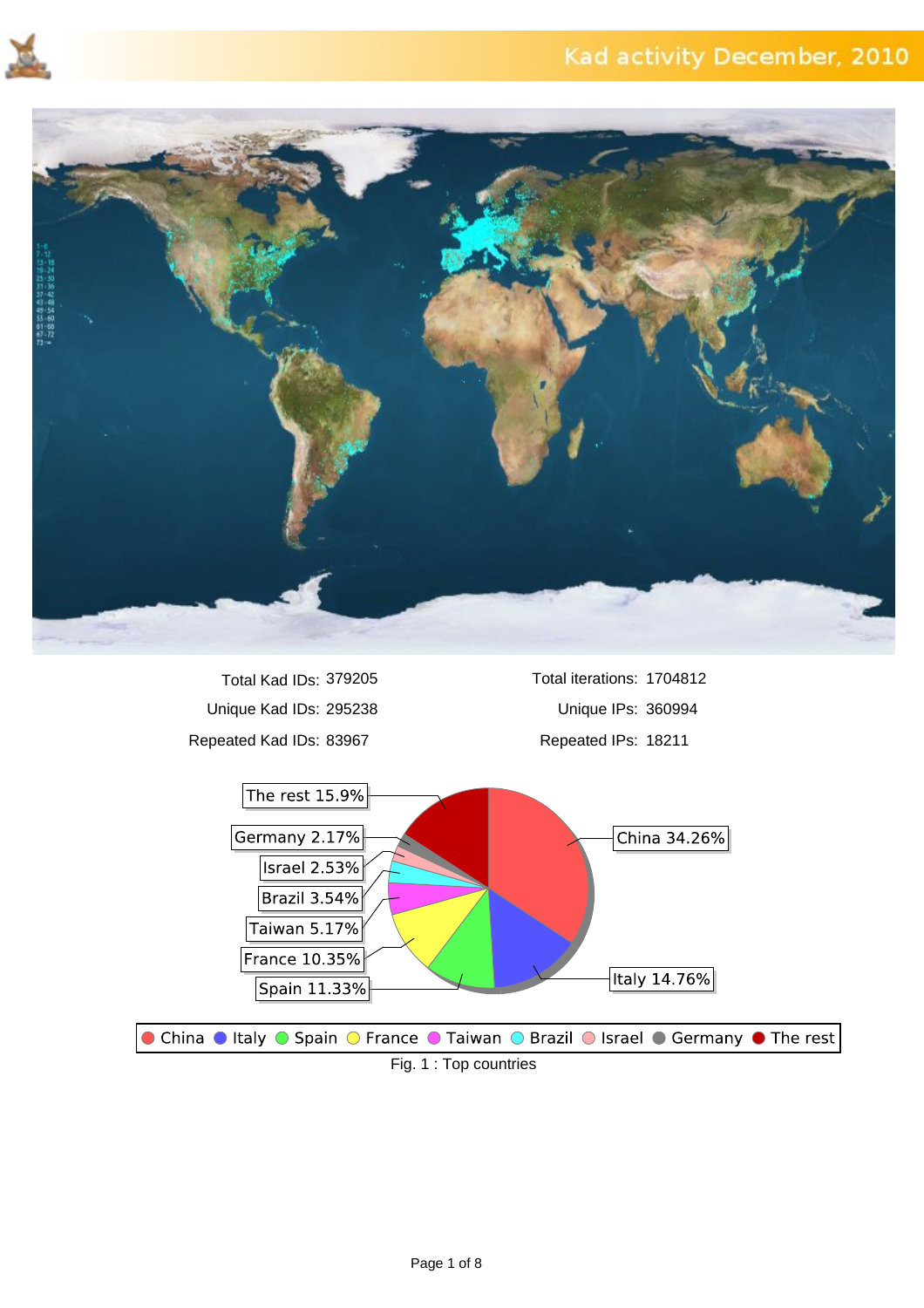



Fig. 2 : Client version distribution

#### Table I : Node distribution by country

| Country              | Peer count |
|----------------------|------------|
| China                | 129920     |
| Italy                | 55955      |
| Spain                | 42962      |
| France               | 39233      |
| Taiwan               | 19602      |
| <b>Brazil</b>        | 13430      |
| Israel               | 9601       |
| Germany              | 8217       |
| Korea, Republic of   | 6671       |
| <b>United States</b> | 6620       |
| Poland               | 4791       |
| Argentina            | 3948       |
| Hong Kong            | 3801       |
| Canada               | 2758       |
| Portugal             | 2260       |
| United Kingdom       | 2229       |
| Malaysia             | 2217       |
| Belgium              | 2083       |
| Japan                | 2077       |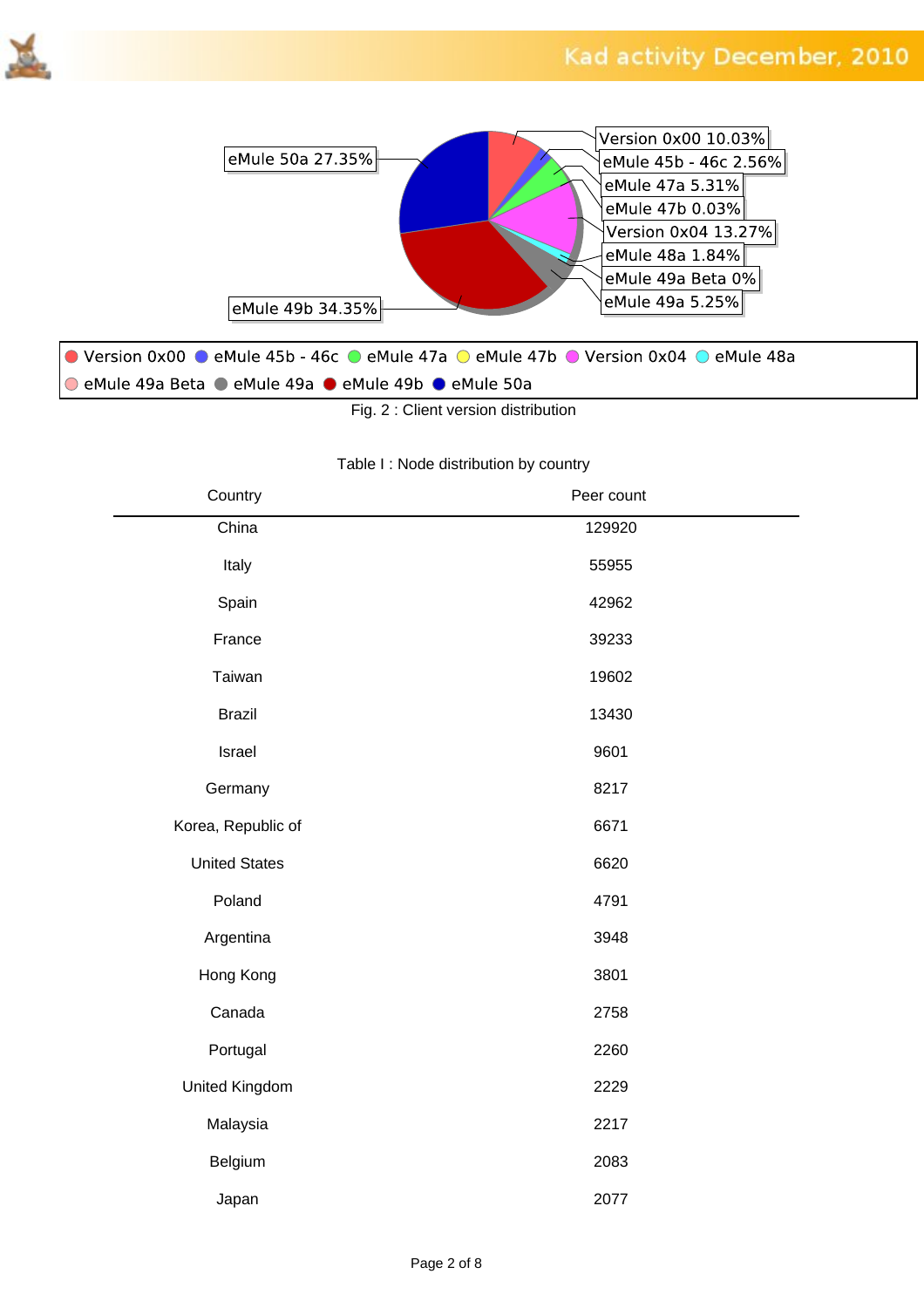

| Country            | Peer count |
|--------------------|------------|
| Switzerland        | 1860       |
| Netherlands        | 1476       |
| Russian Federation | 1462       |
| Singapore          | 1249       |
| <b>Turkey</b>      | 1150       |
| Australia          | 1018       |
| Mexico             | 839        |
| Austria            | 779        |
| Chile              | 659        |
| Slovenia           | 584        |
| Venezuela          | 579        |
| Failed to identify | 573        |
| Greece             | 429        |
| Morocco            | 385        |
| Sweden             | 361        |
| Uruguay            | 338        |
| Denmark            | 334        |
| Algeria            | 321        |
| Ukraine            | 321        |
| Colombia           | 305        |
| Finland            | 288        |
| Thailand           | 261        |
| Romania            | 249        |
| Macau              | 247        |
| Peru               | 219        |
| Hungary            | 212        |
| Lithuania          | 207        |
| Vietnam            | 177        |
| <b>Bulgaria</b>    | 171        |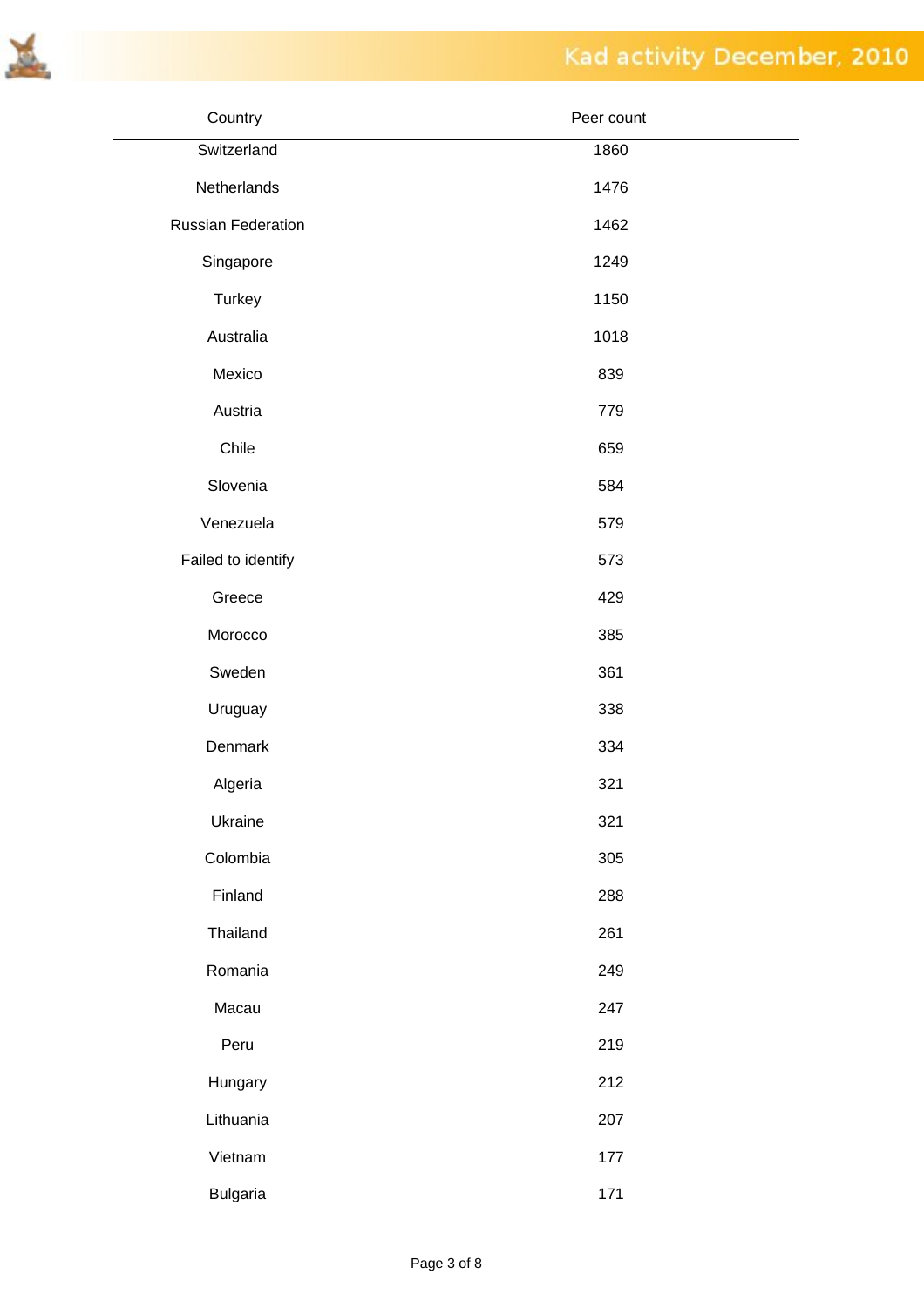



| Country                     | Peer count |
|-----------------------------|------------|
| Luxembourg                  | 169        |
| Estonia                     | 152        |
| Czech Republic              | 144        |
| Norway                      | 143        |
| Tunisia                     | 140        |
| India                       | 135        |
| Serbia                      | 135        |
| Egypt                       | 122        |
| New Caledonia               | 121        |
| <b>United Arab Emirates</b> | 119        |
| Indonesia                   | 113        |
| New Zealand                 | 112        |
| Philippines                 | 101        |
| Iran, Islamic Republic of   | 95         |
| Saudi Arabia                | 86         |
| Latvia                      | 84         |
| Ireland                     | 79         |
| Ecuador                     | 68         |
| Slovakia                    | 62         |
| Senegal                     | 61         |
| Croatia                     | 60         |
| Martinique                  | 60         |
| Reunion                     | 59         |
| <b>Belarus</b>              | 57         |
| San Marino                  | 57         |
| Andorra                     | 55         |
| Panama                      | 54         |
| Guadeloupe                  | 54         |
| South Africa                | 50         |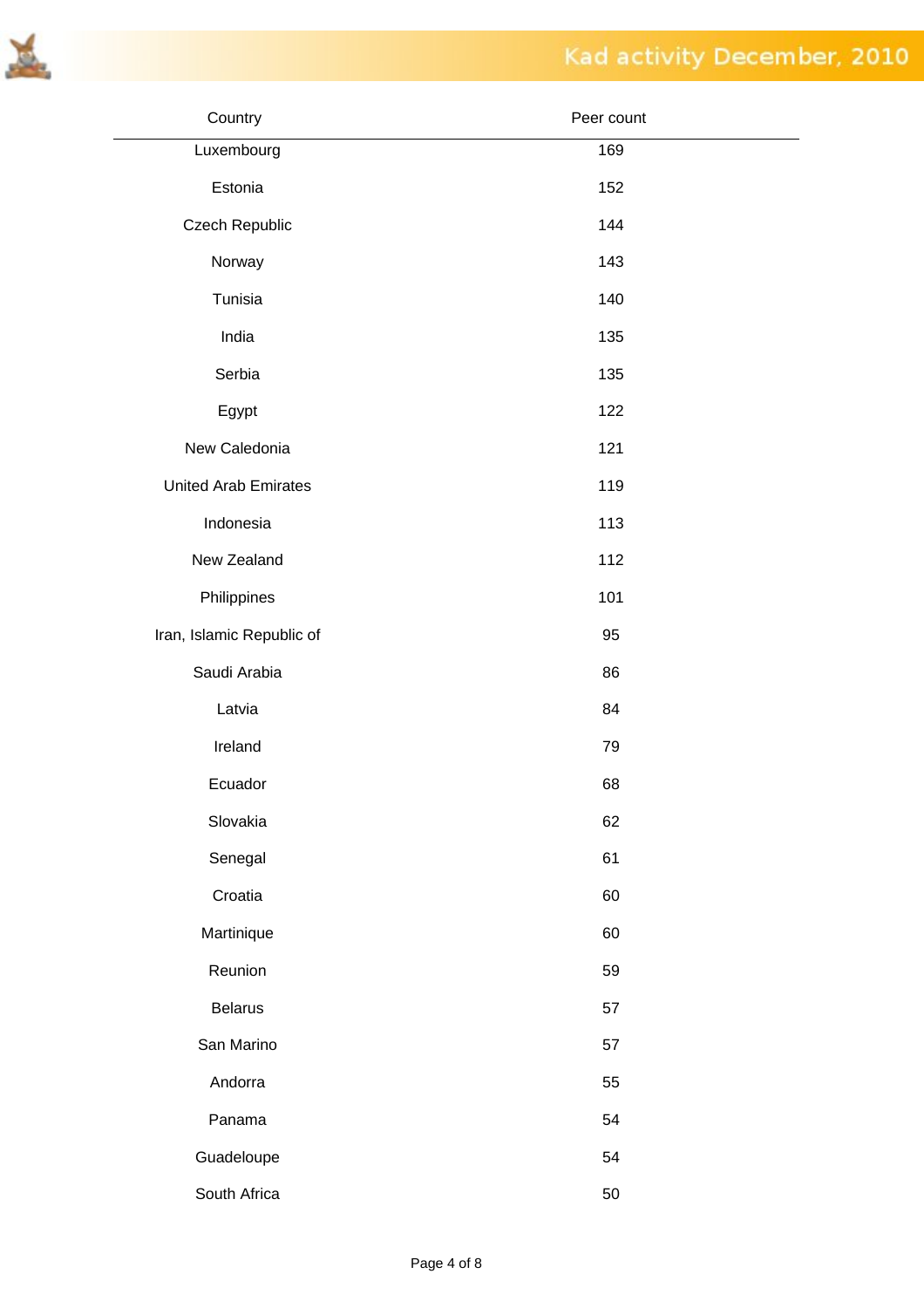

| Country                | Peer count |
|------------------------|------------|
| French Guiana          | 49         |
| Cote D'Ivoire          | 49         |
| Dominican Republic     | 47         |
| French Polynesia       | 41         |
| Paraguay               | 33         |
| Angola                 | 29         |
| Kuwait                 | 29         |
| Bolivia                | 29         |
| Cambodia               | 28         |
| Cyprus                 | 27         |
| Kazakstan              | 24         |
| Costa Rica             | 24         |
| Macedonia              | 22         |
| Pakistan               | 22         |
| Cameroon               | 22         |
| Qatar                  | 22         |
| Anonymous Proxy        | 22         |
| Jordan                 | 21         |
| Brunei Darussalam      | 18         |
| Moldova, Republic of   | 17         |
| Malta                  | 17         |
| El Salvador            | 16         |
| Djibouti               | 15         |
| Bosnia and Herzegovina | 15         |
| <b>Burkina Faso</b>    | 15         |
| Puerto Rico            | 14         |
| Monaco                 | 14         |
| Mali                   | 12         |
| Sri Lanka              | 12         |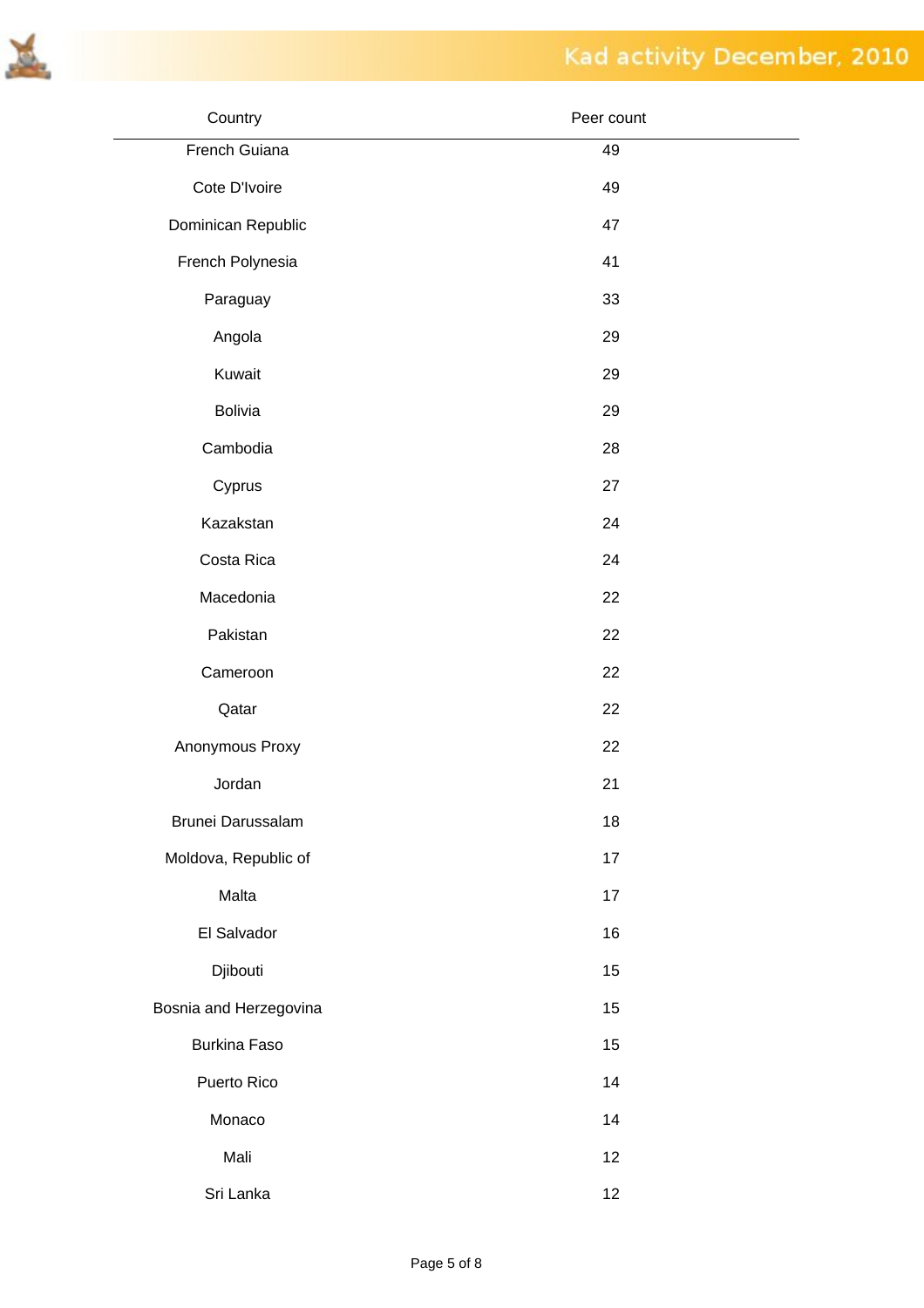

| Country                      | Peer count       |  |
|------------------------------|------------------|--|
| Bangladesh                   | 11               |  |
| Gabon                        | 11               |  |
| Lao People's Democratic      | 10               |  |
| Madagascar                   | 10               |  |
| Mongolia                     | 10               |  |
| Mauritania                   | 10               |  |
| Kenya                        | 10               |  |
| Gibraltar                    | 10               |  |
| Trinidad and Tobago          | 10               |  |
| Guatemala                    | $\boldsymbol{9}$ |  |
| Sudan                        | $\boldsymbol{9}$ |  |
| Tanzania, United Republic of | 8                |  |
| Benin                        | 8                |  |
| Albania                      | 8                |  |
| Azerbaijan                   | 8                |  |
| Nepal                        | 8                |  |
| Syrian Arab Republic         | $\boldsymbol{7}$ |  |
| Kyrgyzstan                   | $\,6$            |  |
| Netherlands Antilles         | $\,6$            |  |
| Saint Pierre and Miquelon    | 6                |  |
| Mauritius                    | 6                |  |
| Georgia                      | 6                |  |
| Satellite Provider           | 6                |  |
| Nigeria                      | 6                |  |
| Honduras                     | 6                |  |
| Northern Mariana Islands     | $\,6$            |  |
| Niger                        | 5                |  |
| Lebanon                      | 5                |  |
| Barbados                     | $\mathbf 5$      |  |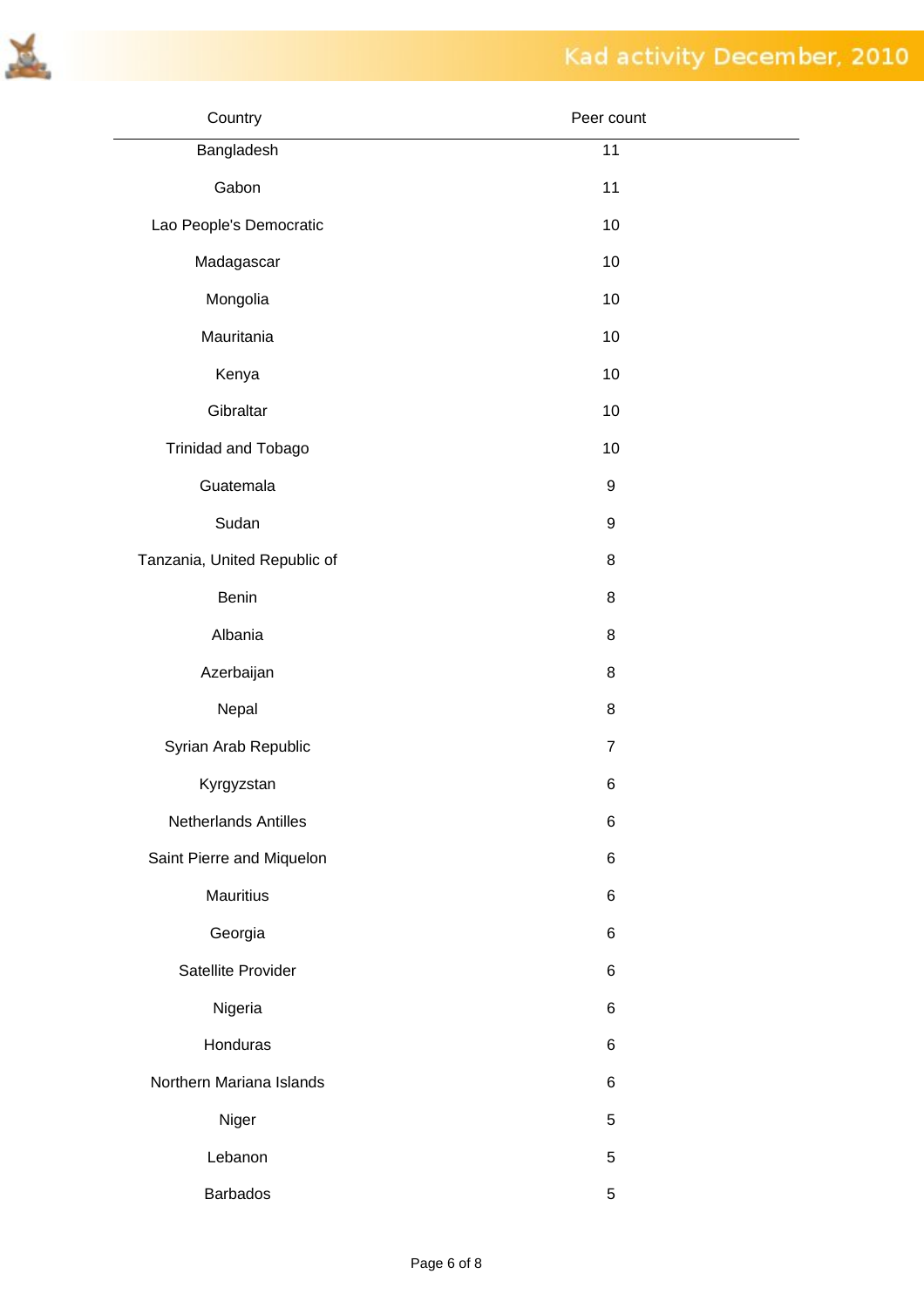

| Country                | Peer count                |
|------------------------|---------------------------|
| Namibia                | 5                         |
| Jersey                 | $\mathbf 5$               |
| Jamaica                | $\mathbf 5$               |
| Zambia                 | $\mathbf 5$               |
| Yemen                  | $\overline{\mathbf{4}}$   |
| Ghana                  | $\overline{\mathbf{4}}$   |
| <b>Bahamas</b>         | $\overline{\mathcal{A}}$  |
| Botswana               | $\overline{\mathcal{A}}$  |
| Nicaragua              | $\ensuremath{\mathsf{3}}$ |
| Fiji                   | $\ensuremath{\mathsf{3}}$ |
| Oman                   | $\ensuremath{\mathsf{3}}$ |
| Guyana                 | $\ensuremath{\mathsf{3}}$ |
| Mozambique             | $\ensuremath{\mathsf{3}}$ |
| Congo, The Democratic  | $\ensuremath{\mathsf{3}}$ |
| Guinea                 | $\ensuremath{\mathsf{3}}$ |
| Faroe Islands          | $\ensuremath{\mathsf{3}}$ |
| Armenia                | $\ensuremath{\mathsf{3}}$ |
| Guernsey               | $\ensuremath{\mathsf{3}}$ |
| Togo                   | $\ensuremath{\mathsf{3}}$ |
| Uzbekistan             | $\mathbf{2}$              |
| Guam                   | $\overline{2}$            |
| Iceland                | $\overline{2}$            |
| Palestinian Territory  | $\overline{2}$            |
| Montenegro             | $\overline{2}$            |
| Saint Kitts and Nevis  | $\overline{2}$            |
| Gambia                 | $\overline{2}$            |
| Afghanistan            | $\mathbf{1}$              |
| Libyan Arab Jamahiriya | $\mathbf{1}$              |
| Haiti                  | $\mathbf{1}$              |